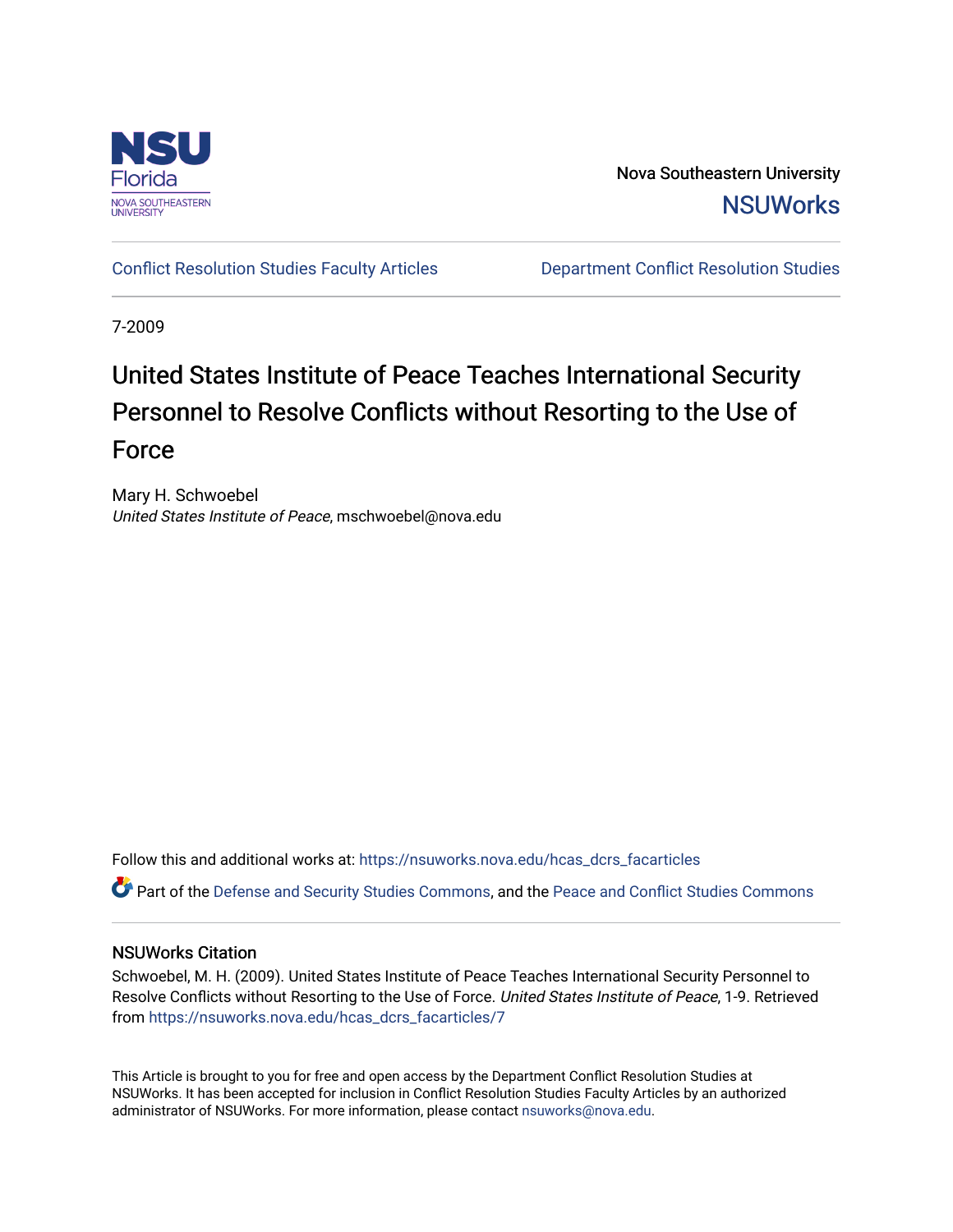

**AUTHOR** Mary Hope Schwoebel

July 2009

UNITED STATES INSTITUTE OF PEACE 1200 17th Street NW, Suite 200 Washington, DC 20036-3011 www.usip.org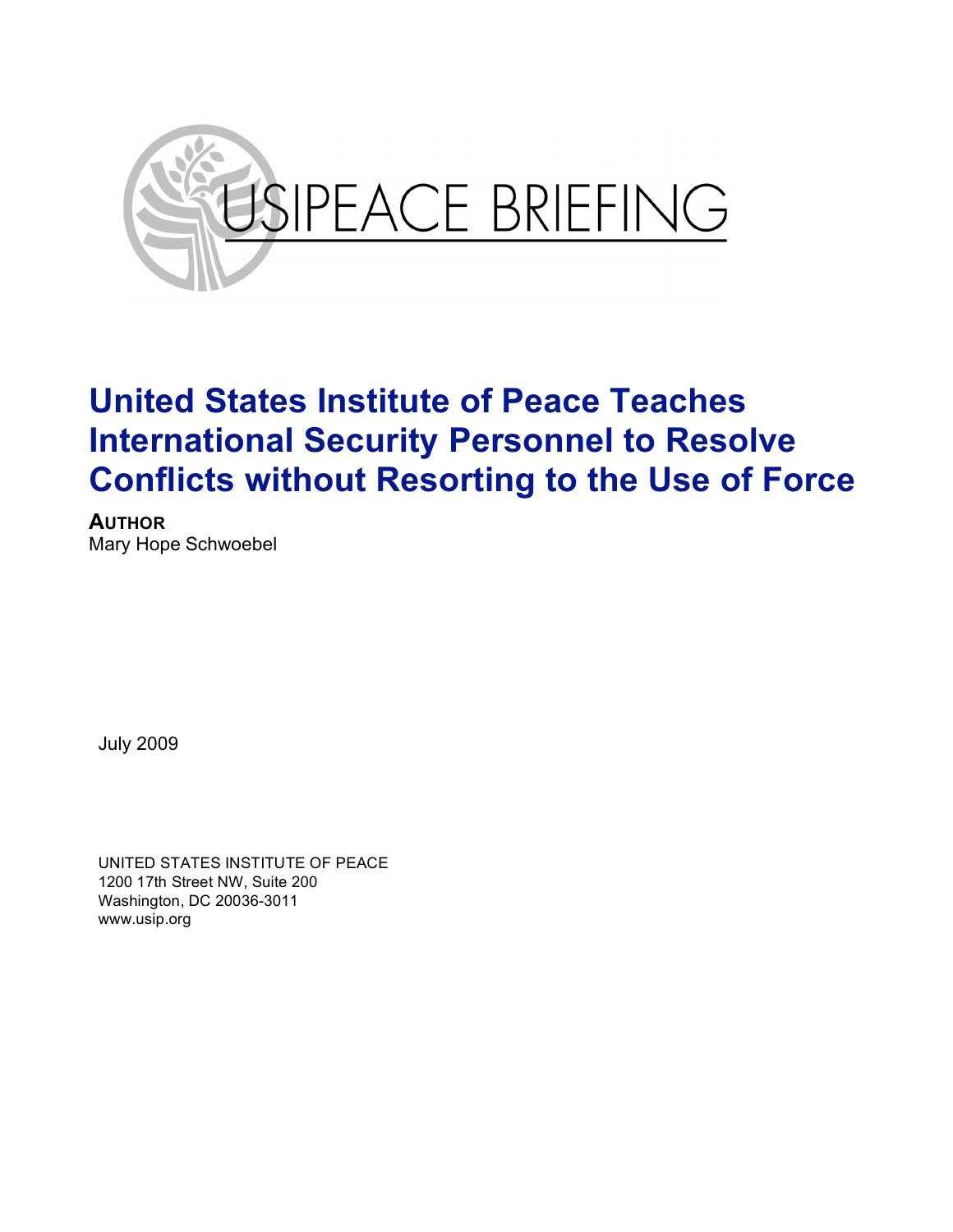### **TRAINING PROGRAMS FOR INTERNATIONAL SECURITY PERSONNEL**

Over the past decade, the United States Institute of Peace (USIP) has trained members of police and military forces around the world to prepare them to participate in international peacekeeping operations or to contribute to post-conflict stabilization and rule of law interventions in their own or in other war-torn countries. Most of the training takes place outside the United States, from remote, rugged bases to centrally located schools and academies, from Senegal to Nepal, from Italy to the Philippines.

Today's crisis, conflict, and post-conflict contexts are characterized by complexity, multiple parties, blurred boundaries, blurred distinctions between combatants and civilians, and greater numbers of civilian casualties than combatant casualties. There are often many interveners attempting to manage the conflict, including international, regional, national and community-level state and nonstate actors. Intervening security forces – international military and police - are required to assume responsibilities for which they were not prepared, and to operate in domains in which they were not trained.

Military forces may find themselves carrying out activities traditionally conducted by police forces, and police may find themselves carrying out their traditional activities in combat zones. Both may find themselves supporting or actually implementing activities associated with the full range of tasks associated with nation-building or state-building, or tasked with managing conflicts in contexts far outside their routine responsibilities. At the same time, international peace operations, stabilization and reconstruction initiatives face shortages of well-trained security forces to meet their requirements for effective conflict management. Training for these types of operations involves skills not addressed in training for conventional military or police activities.

Security forces in these contexts must be prepared to support humanitarian operations, contribute to economic and political development activities, and engage in peacebuilding and conflict resolution. They must also be prepared to communicate, coordinate, and collaborate with national and community level elected officials, business leaders, international and local non-governmental organizations, traditional leaders, religious leaders. In addition, they must work in tandem with the security forces of host countries and those of dozens of intervening countries.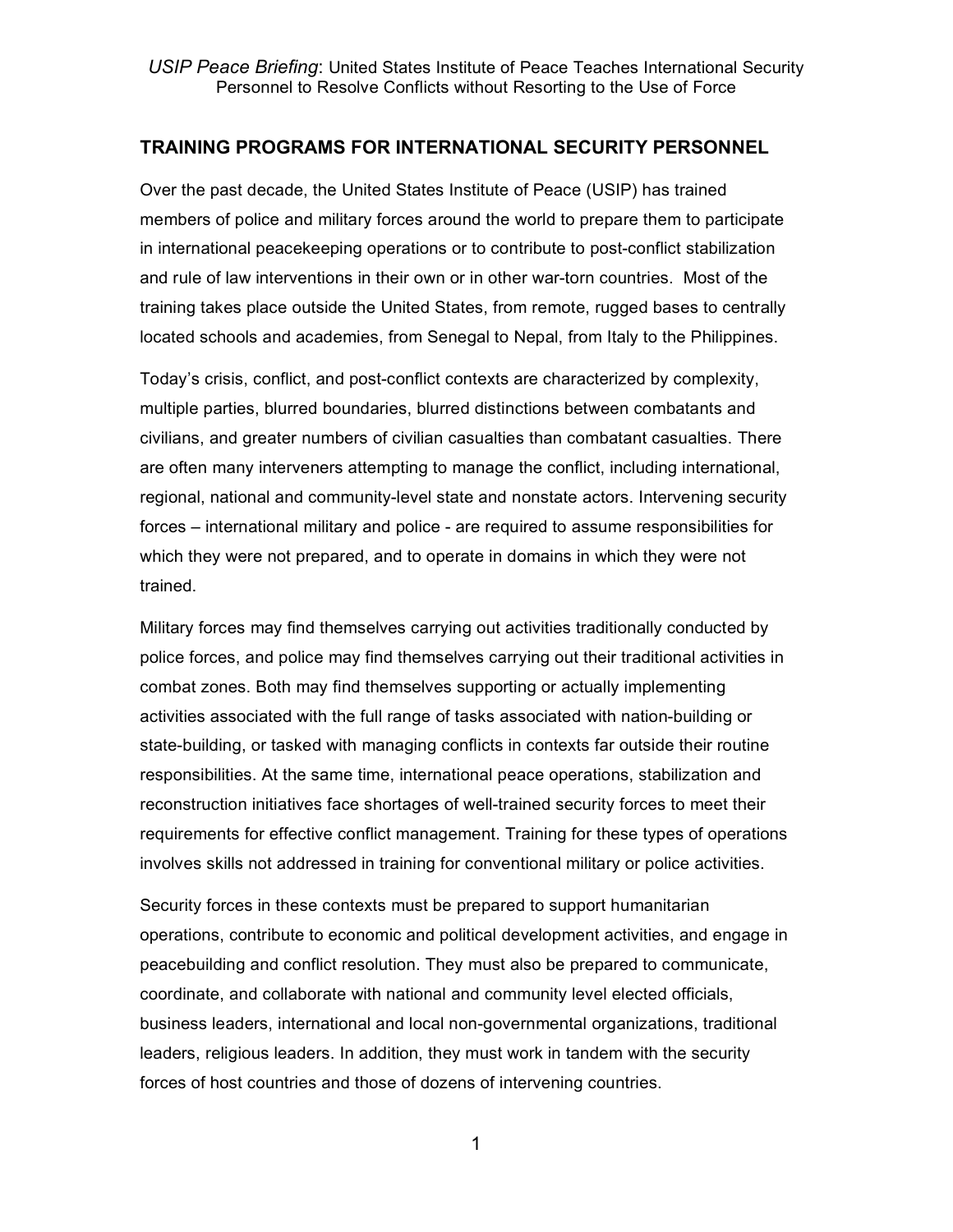During the past decade and a half, a number of international, regional, and national training institutions and training programs have been established to prepare security personnel for working in complex crisis, conflicts, and post-conflict environments. These include the African Contingency Operations Training and Assistance Program (ACOTA), the Defense Institute of International Legal Studies (DIILS), the Inter-American Defense College (IADC), and Centre of Excellence for Stability Police Units (COESPU). In addition to its support to the United Nations Department of Peacekeeping Operations (UNDPKO), the United States government supports numerous other institutions and programs, including the IADC and COESPU. ACOTA and DIILS are U.S. government initiatives and are solely supported by the U.S. government.

USIP has contributed to the work of these institutions and programs by providing the conflict resolution skills training component to the courses. Students have learned about conflict analysis and problem-solving, and have learned how to negotiate and mediate in complex crisis contexts. Participants in USIP trainings contribute to U.N. peacekeeping operations, U.S. government operations, and the peacekeeping operations of regional organizations from Africa to Latin America.

# **AFRICAN CONTINGENCY OPERATIONS TRAINING AND ASSISTANCE PROGRAM (ACOTA)**

The majority of U.N. peace operations are in Africa, where more than 45,000 peacekeepers serve in seven operations. African countries have increased their contributions to U.N. operations, as well as offered troops for missions led by the African Union (AU) and the Economic Community of West African States (ECOWAS). To increase the capacities and readiness of African peacekeeping troops, the United States has provided training support to African militaries through the ACOTA program. Since 2002, the ACOTA program has assisted sub-Saharan African countries to develop and support a deployable capacity for peace operations, and has aimed to fill gaps in existing African peacekeeping capacity.

ACOTA emerged from a previous U.S. government program, the African Crisis Response Initiative (ACRI) which operated from 1997 to 2001. This program focused on traditional peacekeeping responsibilities, such as convoy escort, communications, and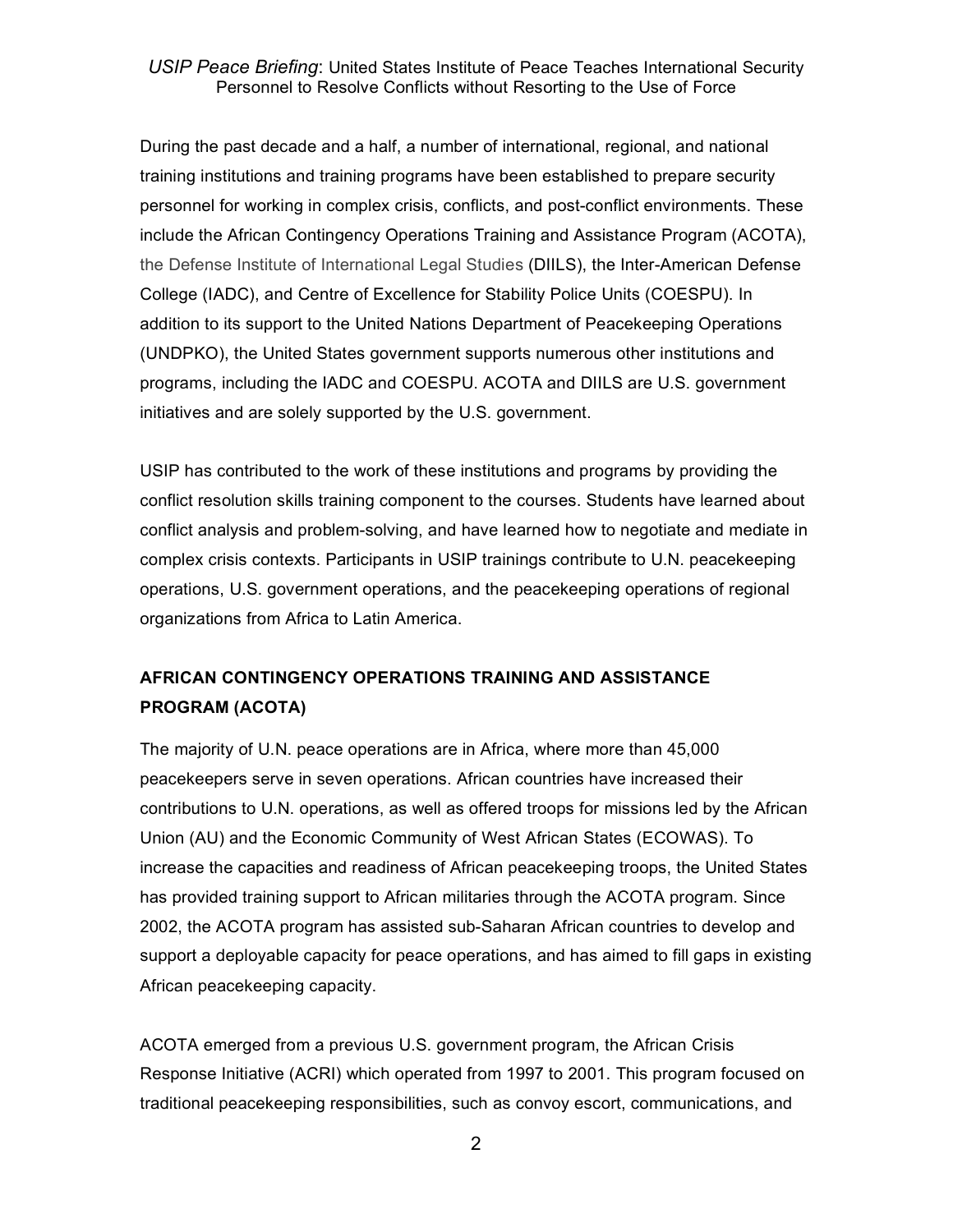logistics rather than the complex missions that are increasingly confronting peacekeeping. More robust mandates and unpredictable operating environments led U.S. policy makers to expand ACRI's training activities to include peace enforcement. ACOTA has trained over 17,000 African troops from ten countries.

The ACOTA program has five principal objectives:

- Train and equip African militaries to respond to peace support and complex
- humanitarian requirements
- Build and enhance sustainable African peace support training capacity
- Build effective command and control
- Promote commonality and interoperability
- Enhance international, regional and sub regional peace support capacity in Africa

The ACOTA Program of Instruction (POI) is a collection of training modules sanctioned by the UNDPKO. Each partner country selects a course of instruction tailored to its specific needs and capabilities. The program also provides instruction on the role of non-governmental and international organizations in peace operations. Command and staff training is done using computer simulations, and seeks to improve interoperability in multinational deployments. A module on HIV/AIDS awareness and prevention is also mandatory. ACOTA employs a train-the-trainer (TOT) methodology. Training is conducted in three phases over an 18-month period. The first phase of training is performed by U.S. trainers in the host country. The second phase is conducted jointly by U.S. trainers and previously trained forces from phase one. The third phase is led almost entirely by the recipient country trainers, with U.S. personnel serving as advisers.

The module offered to ACOTA by USIP is entitled "Workshop on Communication and Negotation Skills for Peacekeepers." By mid-2009, USIP had delivered the course a total of four times in Rwanda, Senegal, and Uganda. Many of these troops will be deployed to peacekeeping operations in Darfur, the Democratic Republic of the Congo (DRC), Ivory Coast, Somalia, and other conflict zones in Africa.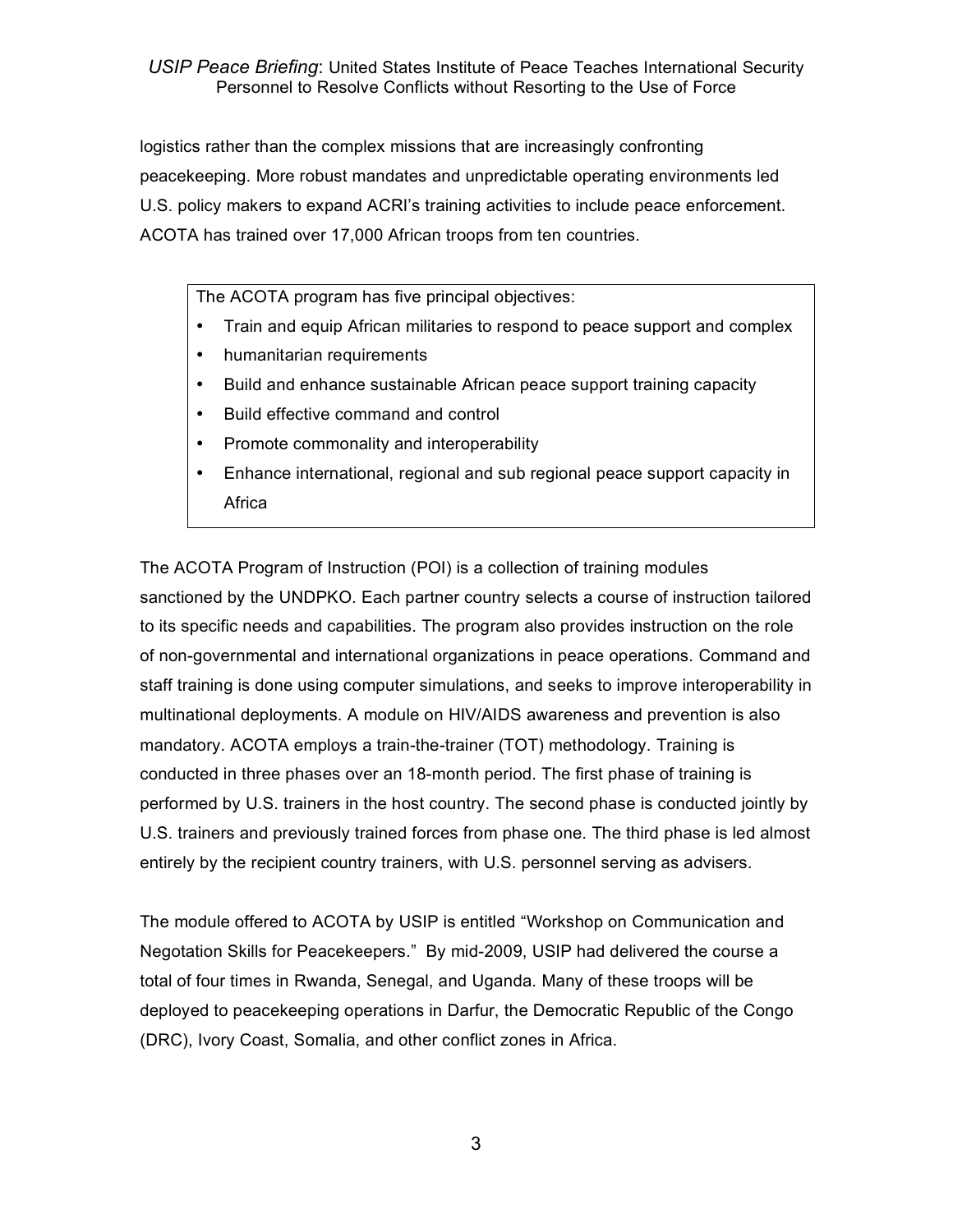### **CENTRE OF EXCELLENCE FOR STABILITY POLICE UNITS (CoESPSU)**

In the 2002 Summit, G-8 countries articulated a common goal to assist African countries and regional and sub-regional organizations to build their capacities to prevent and resolve violent conflicts on the continent. The G-8 countries made a pledge to provide the technical and financial assistance to help achieve that goal. The 2004 Summit formally adopted the "G-8 Action Plan: Expanding Global Capability in Peace Support Operations." Among other things, it called for the creation of a Centre of Excellence for training international police deploying to peace support operations.

CoESPU was formed by Italy at the Carabinieri barracks in Vicenza in March 2005. Over the past decade, the Carabinieri, as a military force with general police competence, had gained significant experience in peace support operations. The Carabinieri provided doctrine, training and leadership for the Military Support Units (MSUs) deployed in Bosnia and Kosovo, where it became clear that post-conflict stabilization required special militarized police units to fill the security gap between military forces and civilian police. Since they were first utilized in 1998, MSUs have been generally acknowledged to be a key player in the stabilization process.

The G-8 Action Plan pledged to train 75,000 international peacekeepers by 2010, 7,500 of whom were to be gendarme-type peacekeepers specializing in managing the transition from armed violent conflict to a post-conflict stabilization and reconstruction context. Gendarme-type forces are prepared for rapid deployment, have self-sustained logistics, have interoperability with military components, and have the capability to establish a strong police presence in hostile neighborhoods. Stability Police Units (SPUs) are flexible and adaptable, operating in contexts in which both military and civilian tasks may be required in different combinations and at different times during the course of stabilization and reconstruction. Due to their hybrid nature, SPUs may be put under both military and civilian chains of command.

The CoESPU participants are expected to return to their countries where they will establish and train gendarme-like peacekeeping forces. As part of this project, CoESPU will also serve as a center for developing doctrine and common operational procedures for the employment of gendarme-like forces in peace support operations.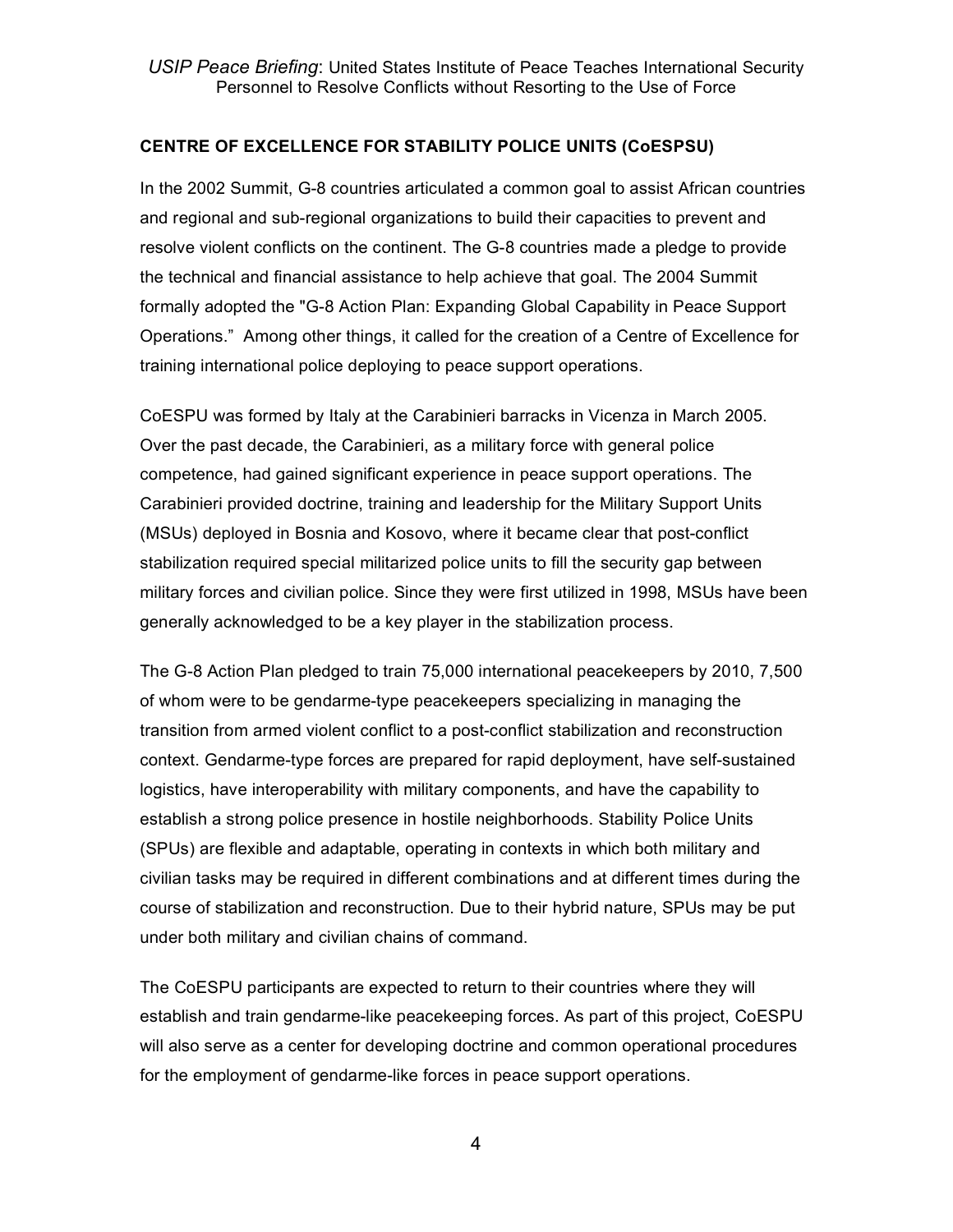The module offered to CoESPU by USIP is entitled "Conflict Management and Negotiation Seminar." The module is offered to two different groups of participants – senior officers, to whom the module is offered as a Training of Trainers (TOT), and middle level officers, to whom the module aims to transmit the knowledge and skills that they will have to put into practice in peace support operations.

The Objectives of CoESPU are to:

- Operate training programs, including 'train the trainer' courses and predeployment training for specific missions;
- Build on and develop further existing doctrine, specifically with regard to crowd control, combating organized crime, high risk arrests, and prison security, protection of sensitive targets, election security, VIP security and border control;
- Provide interoperability training with the relevant military forces, civilian institutions and other deployed police components involved in the peace support operation;
- Provide for a site testing system to verify the achieved capabilities of the nations of trained personnel;
- Conduct assessment of lessons learned/after-action reviews to incorporate into future training;
- Coordinate potential equipment requirements for deployments to international operations, in accordance with CoESPU training;
- Interact with international and regional organizations, academic and research institutions, and national and international military research institutions.

## **INTER-AMERICAN DEFENSE COLLEGE (IADC)**

The Inter-American Defense College (IADC) is an international educational institution located in Washington, D.C., operating under the Organization of American States (OAS) and the Inter-American Defense Board (IADB). The IADC was formally opened in October 1962. The first class, with 29 students representing 15 countries in the Western Hemisphere, received their diplomas in 1963.

The IADC provides a professionally oriented, multidisciplinary, graduate-level course of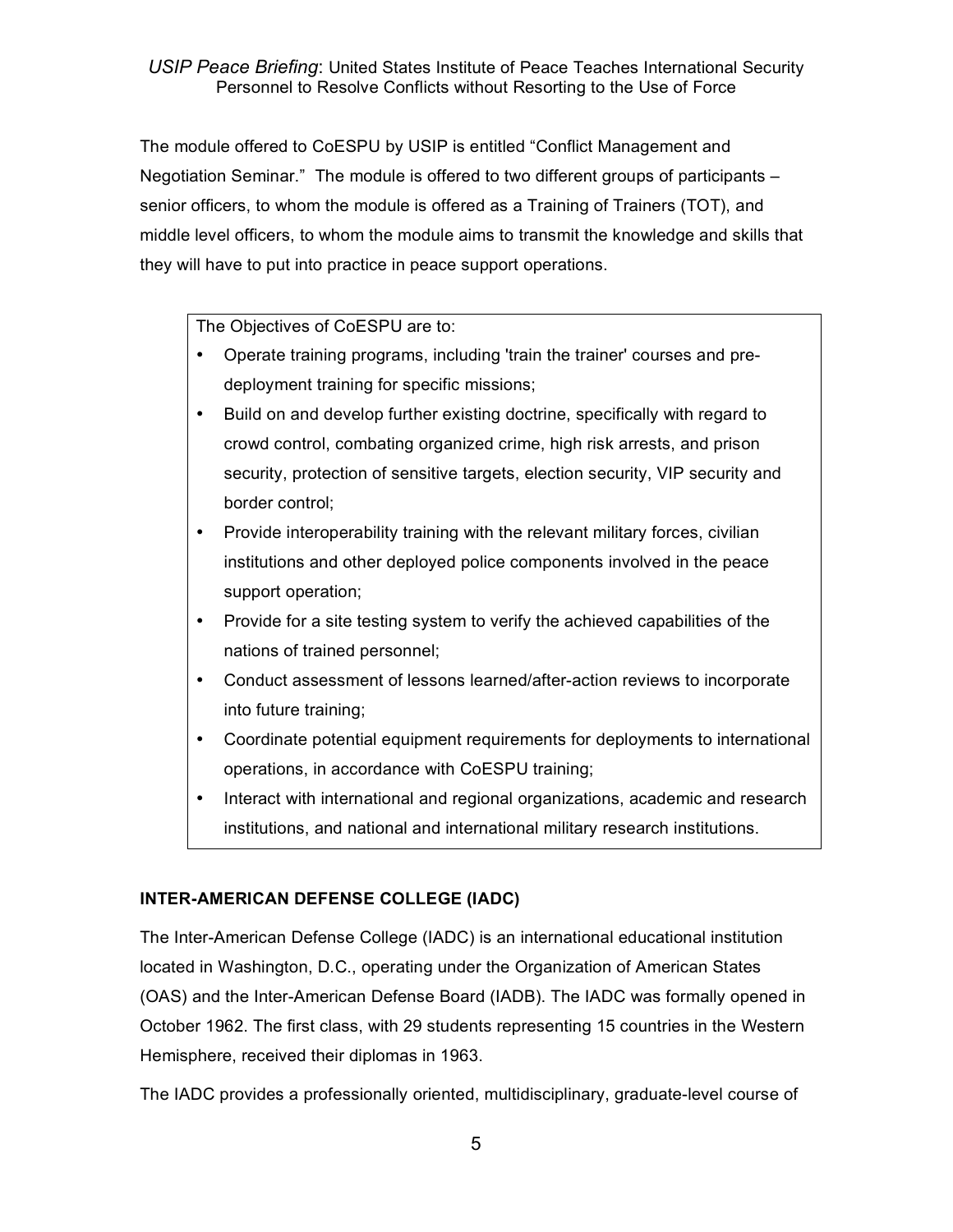study. The year-long program provides senior military and government officials with a comprehensive understanding of governmental systems, the current international environment, the structure and functions of the Inter-American system, and the opportunity to study broad based security issues affecting the hemisphere and the world. The development of these concentrations is accomplished through the detailed study of political, economic, and military factors of power. The College takes advantage of the educational and research facilities in the Washington, D.C. area as well as external academic visits to the Americas. Faculty and students also engage in research and publishing.

Since its opening more than 2,000 students have graduated from the IADC, of which many have gone on to become ambassadors, senior military officers, or even cabinent ministers for their respective countries. Two of the IADC's graduates have been elected president of their countries -- Michelle Bachelet of Chile and Lucio Gutiérrez of Ecuador.

IADC students follow a comprehensive curriculum that includes lectures, discussions, daily briefings, travel abroad, and preparation of a final paper that requires each student to take a position on a critical issue within the Western Hemisphere. Several Washington, D.C.-based organizations, including the Organization of American States (OAS), contribute components of the program. USIP offers the module, "Dealing with Conflict and Crisis: International Conflict Management Seminar for Leaders."

#### **THE DEFENSE INSTITUTE OF INTERNATIONAL LEGAL STUDIES (DIILS)**

The Defense Institute of International Legal Studies (DIILS) is the Department of Defense's (DoD's) lead agency providing seminars and programs to military personnel and civilian government officials throughout the world on the legal apects of the strategic, operational, and tactical decisions faced by military personnel and civilian professionals as they work to accomplish their missions.

The mission of DIIL is to provide programs on the latest legal developments related to the myriad of issues confronting commanders, civilians and military forces throughout the world in forums conducive to in-depth discussion and analysis. A key strategic goal is to establish lasting and mutually productive relationships with other countries by sharing methods of addressing legal and military challenges—from the legal aspects of combating terrorism to stabilization and reconstruction operations.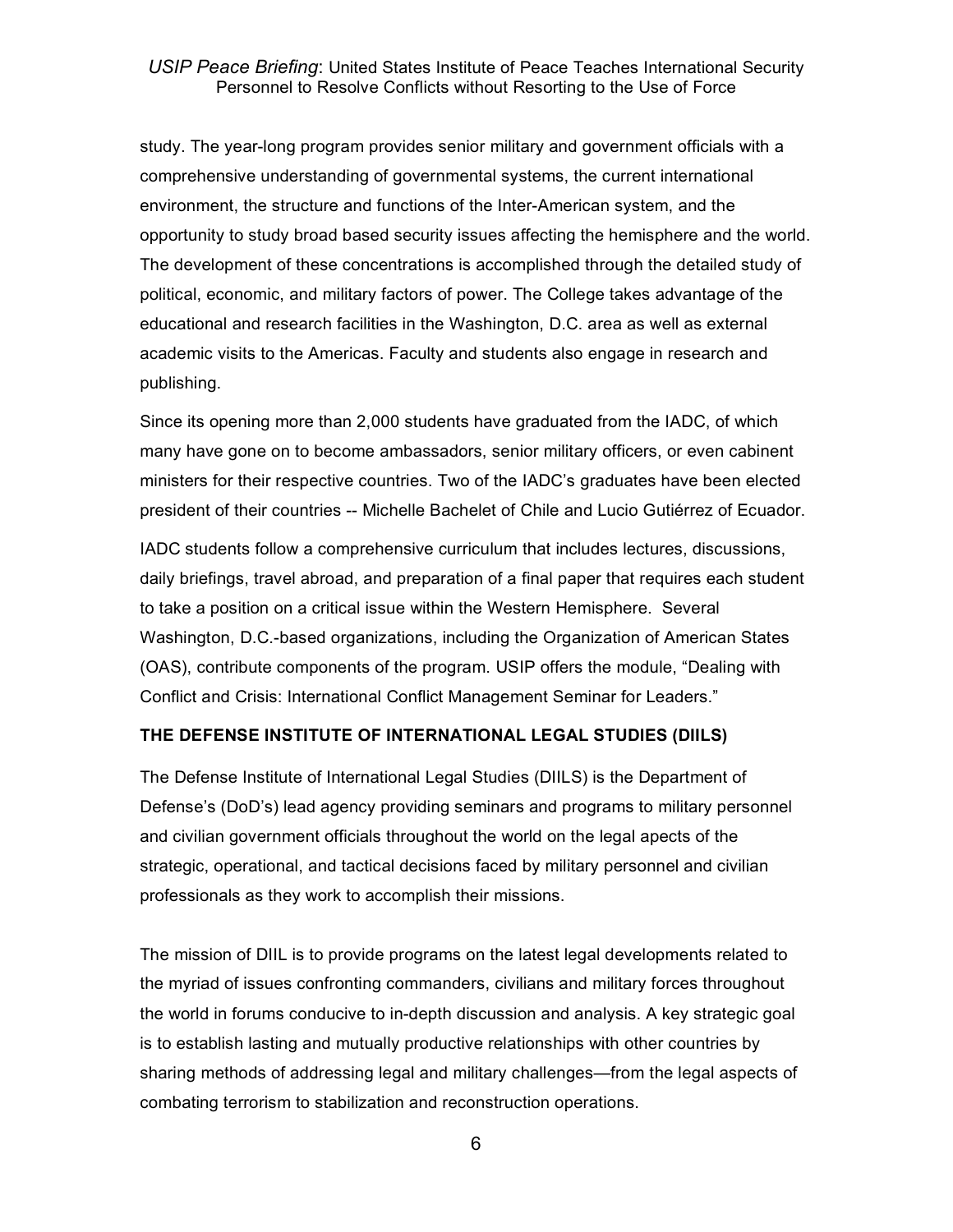DIILS accomplishes its programs through three principal means: resident courses, mobile education teams (in one nation or region), and through other forms of legal assistance for specialized projects. USIP offers the module "Managing International Conflict: Skills Training for Humanitarian and Peace Operations."

Focused on enhancing the Rule of Law, DIILS was founded with the following principles and goals:

- Internationally recognized principles of human rights and humanitarian law;
- Fostering disciplined military operations through the review, revision, and/or reorganization of legal aspects of various military systems, from legallyrelated regulations through legislation;
- Respect for and understanding of the principle of civilian control of the military; and
- Recognition and respect for the full spectrum of rule of law principles. DIILS works with the U.S. departments of State and Defense, the Combatant Commands, and other agencies to implement programs to countries worldwide.

USIP's Rule of Law Program Deputy Director Collette Rausch participated in two DIILS' Mobile Education Team training courses in Nepal for more than 250 Nepali army, police, armed police and parliamentarians. The goal of the 2007 course was to reach consensus on recommendations for legal and administrative reforms to Nepali laws regulating the security sector and to prepare a report to assist the Nepali legislature in drafting reform legislation. The goal of the 2008 training course was to educate participants about international and national laws related to the conduct of different types of peacekeeping operations. The training addressed issues related to command and control, discipline, rules of engagement, use of force, standards of conduct, intelligence gathering, operating as part of a coalition, the roles of civilian police in peacekeeping operations, media relations, and NGO relations. Nepal is a major contributor of troops to U.N. peace support operations.

## **USIP CONTINUES TO CONTRIBUTE**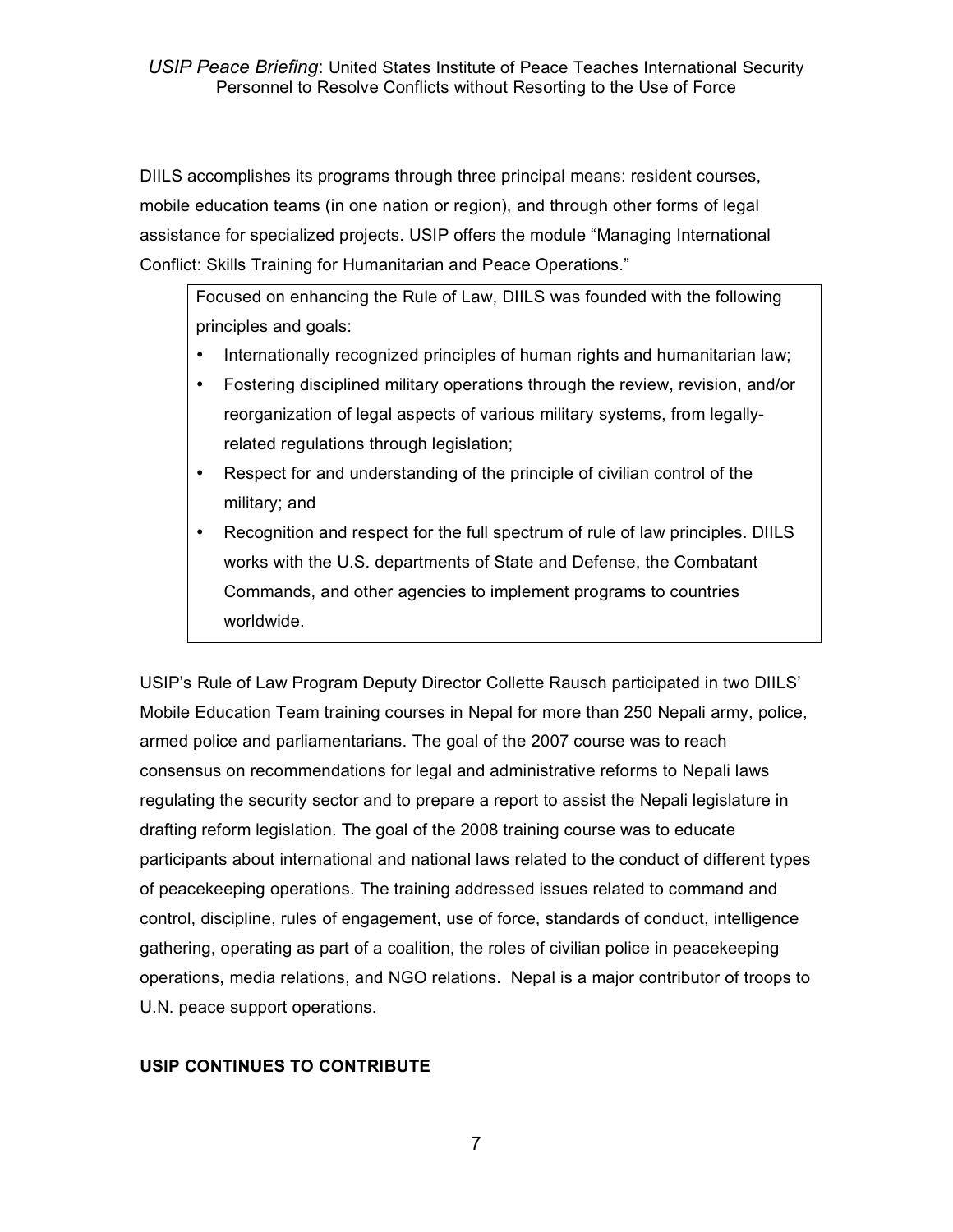USIP's contributions to these programs typically involve three to four full-day training sessions involving a combination of presentations, small and large group discussions, one-on-one or small group role plays or other exercises, and a complex capstone simulation involving both small and large group activities. At the close of each program, a process evaluation is conducted employing a questionnaire with closed- and openended questions to gauge the opinions of the training participants about each of the training topics, presentations, and activities.

The results are invariably extremely positive, which indicates that participants found the conflict resolution component relevant and useful to their likely professional challenges. Indeed, a frequent comment on the questionnaires is that the conflict resolution component has given them insights that are helpful to understanding both their personal and professional lives and that they believe will be valuable in the future, at home, at the office, and during peace support operations.

The demand for USIP training for military and police continues to grow, as more and more countries, especially African countries, are contributing to international peace support operations. The U.N. continues to improve its ability to organize, deploy and manage peacekeeping missions since the release and partial implementation of the Brahimi report of August 2000. Yet the United Nations must get the troops and police that it needs for peace operations from its member states, and a shortage of capable and available peacekeepers continues to plague U.N. peace operations. Conflict resolution and peacebuilding skills are increasingly important as coordination between the security, diplomatic, and development components of interventions becomes institutionalized, and as the roles and responsibilities of security forces in stabilization and reconstruction initiatives continue to expand.

Finally, security personnel in many countries in Africa, Asia and Latin America receive significantly less training over their lifetimes that troops in the United States and other wealthy countries. The training in human rights law, in humanitarian law, and in nonviolent conflict resolution, may make a lasting contribution to the professionalism and effectiveness of security personnel in Africa, Asia, and Latin America. This, in turn, may contribute to providing sustainable security to their own countries for their fellow citizens.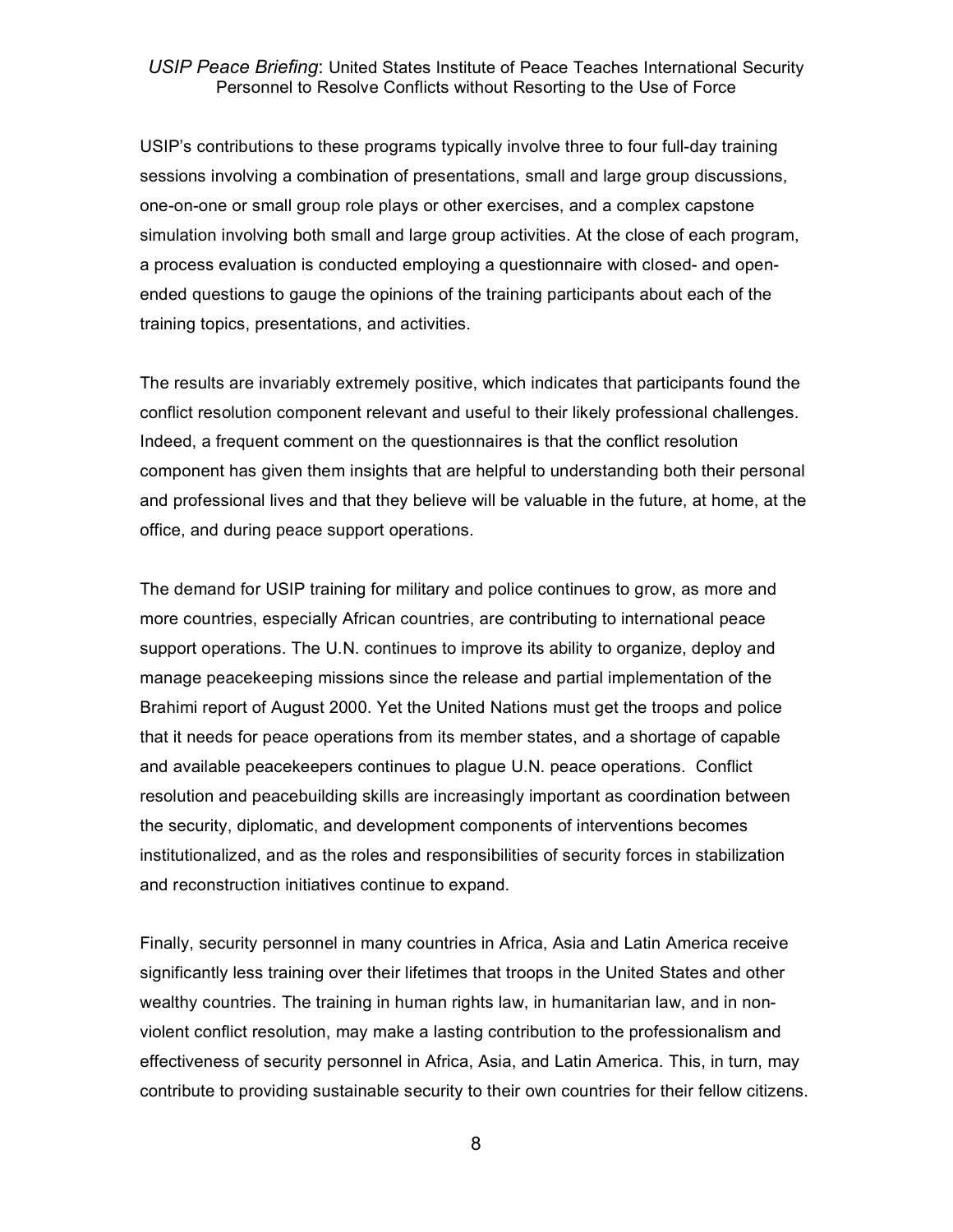# **ABOUT THE AUTHOR**

This *USIPeace Briefing* was written by Mary Hope Schwoebel, a program officer in USIP's Education and Training Center/International. The views expressed here are not necessarily those of the Institute, which does not advocate specific policies.

# **ABOUT EDUCATION AND TRAINING CENTER/INTERNATIONAL**

The Education and Training Center/International helps practitioners, including local citizens in conflict zones and international third parties, to develop and improve the skills to manage conflict in all its phases. It also promotes peace by working with educational systems in fragile states and societies emerging from conflict. The Center employs an integrated approach utilizing onsite training, practical exercises, and simulations, as well as a growing catalogue of online courses some of which have been or soon will be translated into Arabic and other languages.

# **ABOUT THE UNITED STATES INSTITUTE OF PEACE**

The United States Institute of Peace is an independent, nonpartisan, national institution established and funded by Congress. Our mission is to help prevent, manage, and resolve international conflicts by empowering others with knowledge, skills, and resources, as well as by our direct involvement in peacebuilding efforts around the world.